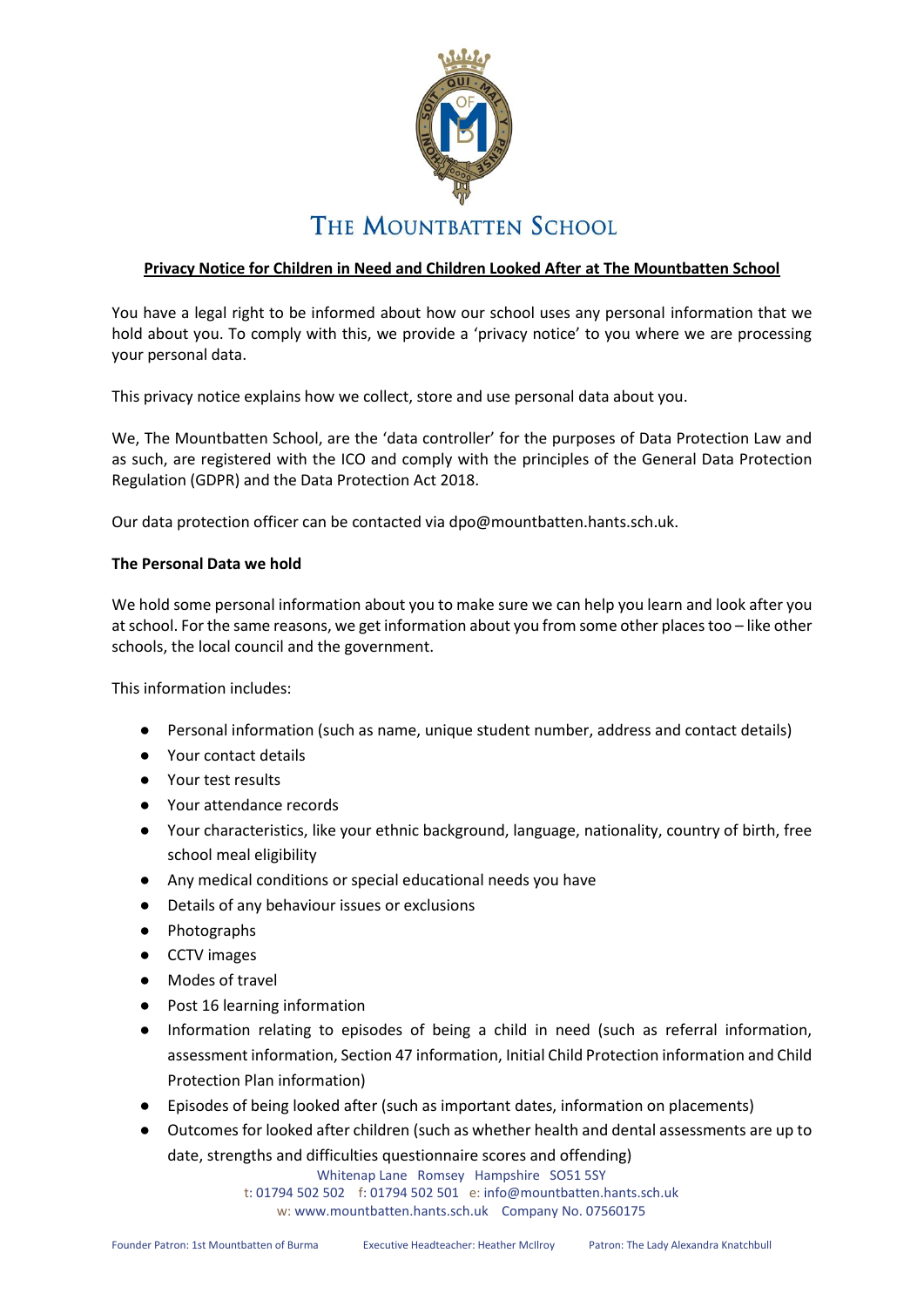- Adoptions (such as dates of key court orders and decisions)
- Care leavers (such as their activity and what type of accommodation they have)

From time to time we may also get additional information such as:

● Travel documentation (passport and EHIC information)

### **Why we use this data**

We use this data to help run the school, including to:

- Support your learning
- Get in touch with you and your parents when we need to
- Check how you're doing in exams and work out whether you or your teachers need any extra help
- Track how well the school as a whole is performing
- Help the school plan for the future
- Look after your wellbeing
- Comply with the law regarding data sharing
- Evaluate and improve our policies on children's social care
- Administer educational trips within the UK and abroad
- To protect student welfare and carry out safeguarding activities

### **Our Legal Basis for using this data**

We will only collect and use your information when the law allows us to. Most often, we will use your information where:

- We need to comply with the law
- We need to use it to carry out a task in the public interest (in order to provide you with an education)
- We need to protect your interests

### General Data Protection Regulations

- Article 6(1)(e) the processing is necessary for the performance of a task carried out in the public interest or in the exercise of official authority vested in the controller.
- Article  $9(2)(g)$  the processing is necessary for reasons of substantial public interest.

Sometimes, we may also use your personal information where:

● You, or your parent/guardian have given us permission to use it in a certain way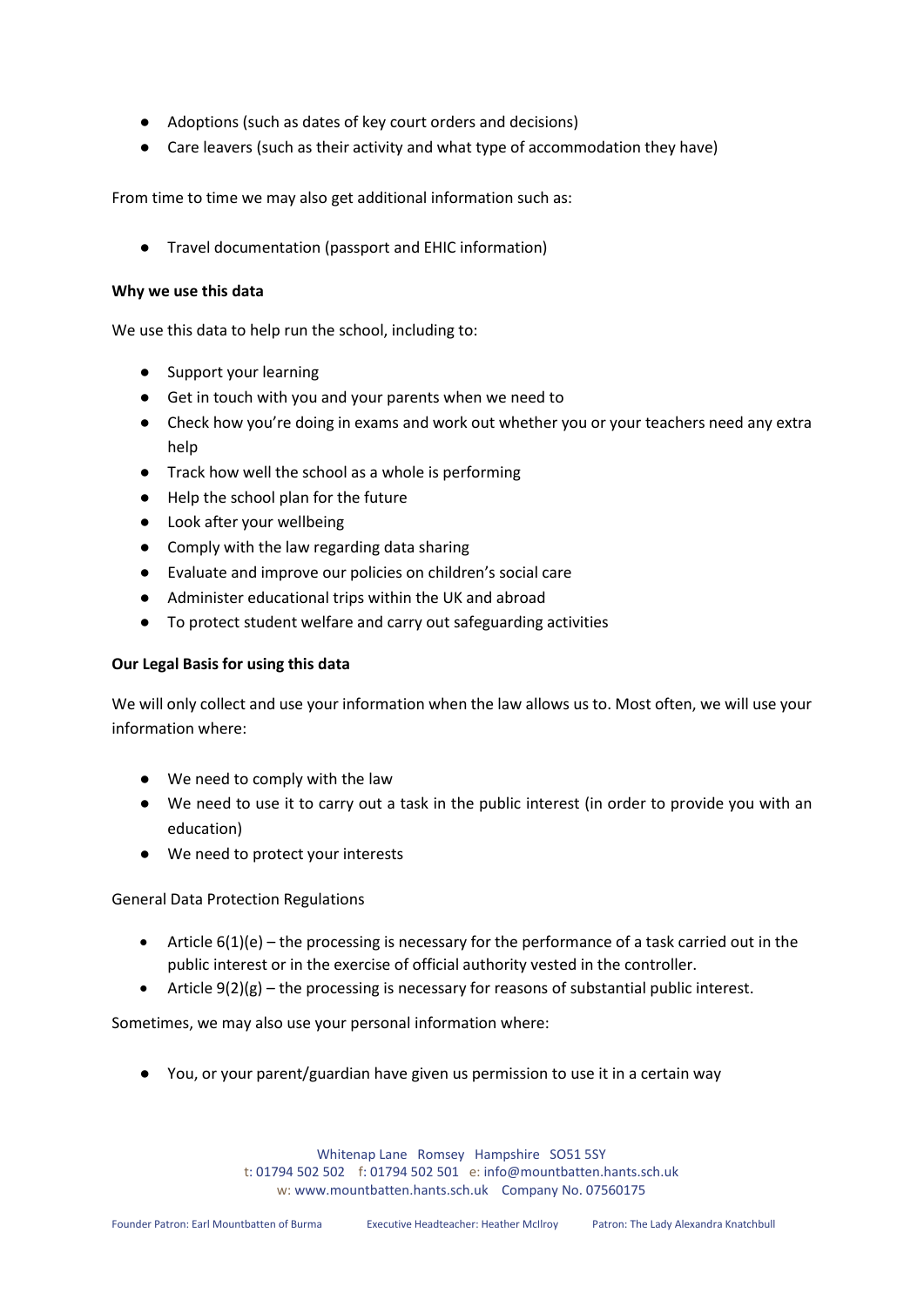Where we have got permission to use your data, you or your parents/carers may withdraw this at any time. We will make this clear when we ask for permission, and explain how to go about withdrawing consent.

Some of the reasons listed above for collecting and using your information overlap, and there may be several grounds which mean we can use your data.

### **Collecting this Information**

While in most cases you, or your parent/guardian, must provide the personal information we need to collect, there are some occasions when you can choose whether or not to provide the data. We will always tell you if it's optional.

### **How we store this data**

We will keep personal information about you while you are a student at our school. We may also keep it after you have left the school, where we are required to by law.

We have a Records Retention Schedule which sets out how long we must keep information about students. This can be found on our website.

### **Who we share Student information with**

We do not share personal information about you with anyone outside the school without permission from you or your parent/guardian, unless the law and our policies allow us to do so.

Where it is legally required, or necessary (and it complies with data protection law) we may share personal information about students with:

- Our local authority to meet our legal duties to share certain information with it, such as concerns about students' safety and exclusions
- The Department for Education (a government department) to meet our legal duties to share certain information with it, such as information about who comes to our school, this enables us to receive school funding as well as to comply with the law. (*regulation 5 of The Education (Information About Individual Pupils) (England) Regulations 2013*)
- Your family and representatives
- Educators and examining bodies
- Our regulator, Ofsted (the organisation or "watchdog" that supervises us),
- Suppliers and service providers  $-$  so that they can provide the services we have contracted them for such as auditors, Professional advisers and counsellors; Tour Operators associated with school trips
- Health authorities such as Hampshire County Council's School Nurse and NHS, children's services officers (social workers)
- Police forces, courts, tribunals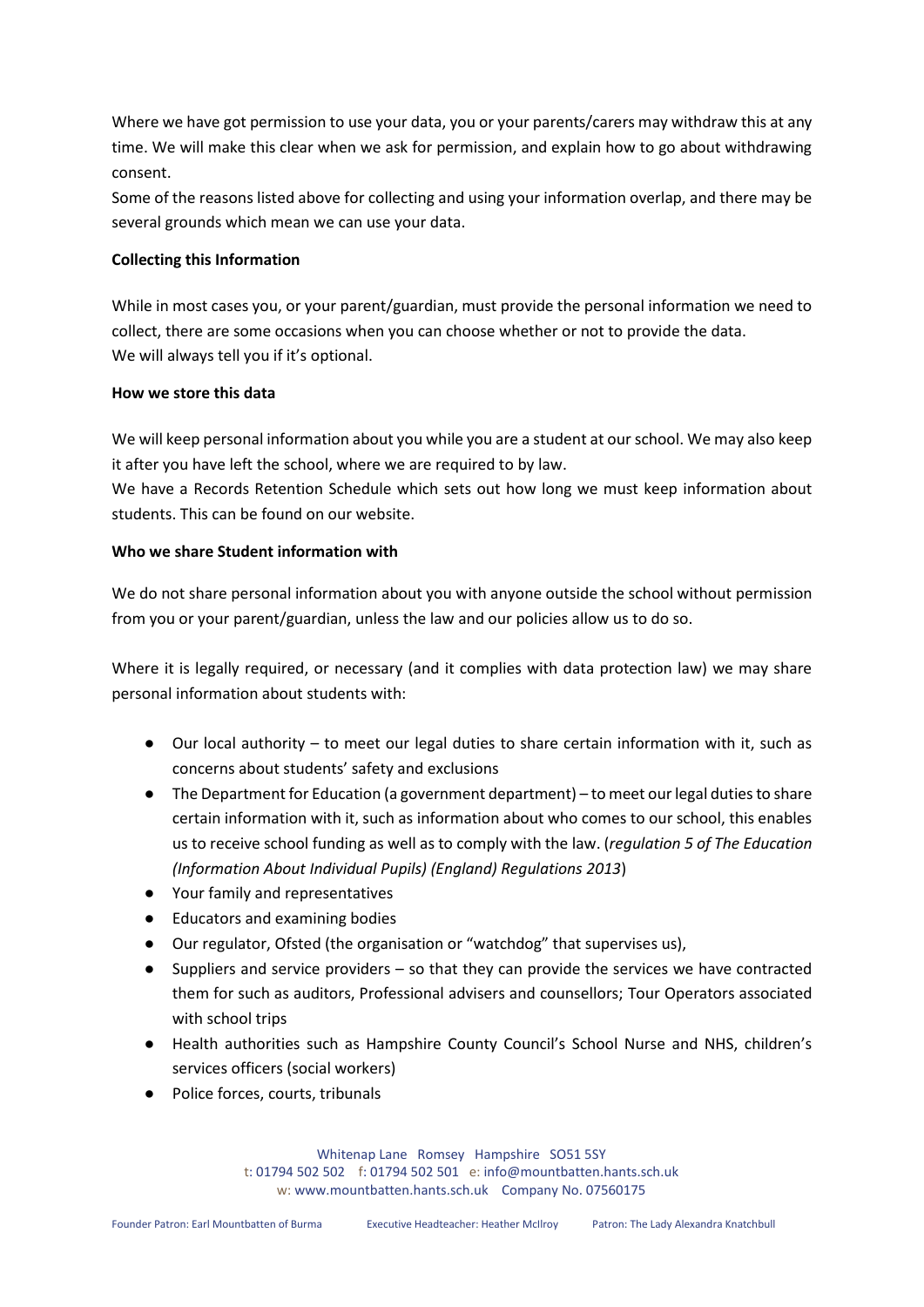● Schools/colleges that you attend after leaving us

To find out more about the data collection requirements placed on us by the Department for Education go to:

- Children looked after:<https://www.gov.uk/guidance/children-looked-after-return>
- Children in need:<https://www.gov.uk/guidance/children-in-need-census>
- General: [https://www.gov.uk/education/data-collection-and-censuses-for-schools.](https://www.gov.uk/education/data-collection-and-censuses-for-schools)

### **Transferring Data Internationally**

Where we transfer personal data to a country or territory outside the European Economic Area, we will do so in accordance with data protection law.

### **Youth Support Services**

### **What is different about students aged 13+?**

Once our students reach the age of 13, we are legally required to pass on certain information about them to our local authority or youth support services provider, as they have legal responsibilities regarding the education or training of 13-19 year-olds.

This information enables them to provide youth support services, post-16 education and training services, and careers advisers.

Parent/Guardians, or students once aged 16 or over, can contact our data protection officer to request that we **only** pass the individual's name, address and date of birth to our local authority and youth support services provider.

For more information about services for young people, please visit our local authority website: <https://www.hants.gov.uk/educationandlearning/educationservices>

## **The National Pupil Database (NPD)**

We are required to provide information about students to the Department for Education as part of statutory data collections such as the school census.

Some of this information is then stored in the [National Pupil Database](https://www.gov.uk/government/publications/national-pupil-database-user-guide-and-supporting-information) (NPD), which is owned and managed by the Department and provides evidence on school performance to inform research.

The database is held electronically so it can easily be turned into statistics. The information is securely collected from a range of sources including schools, local authorities and exam boards.

The Department for Education may share information from the NPD with other organisations which